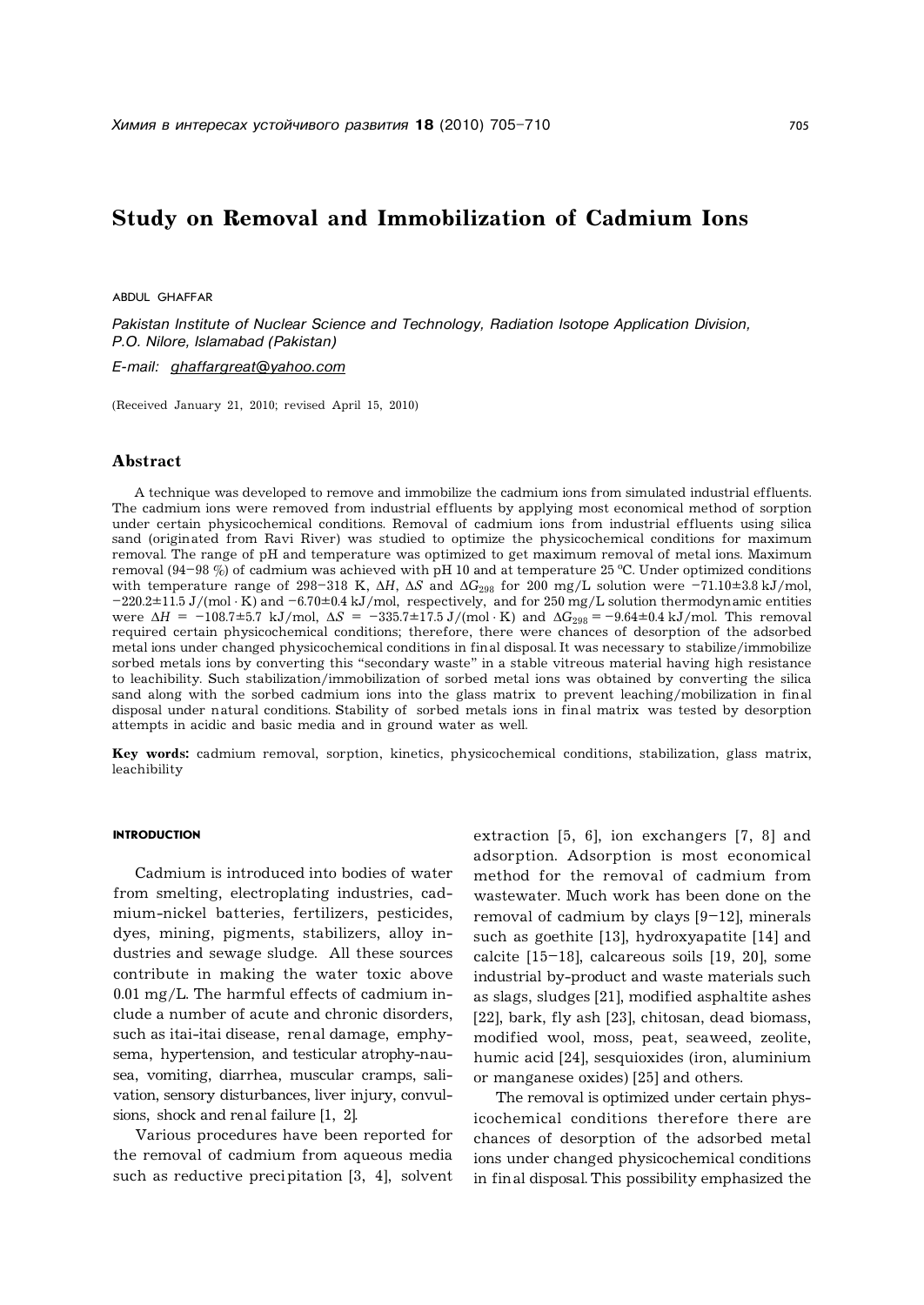need to immobilize these adsorbed metal ions after sorption. Solidification/stabilization (S/S) reduces the mobility of hazardous substances and contaminants in the environment through both physical and chemical means. Unlike other remedial technologies, S/S seeks to encapsulate or immobilize contaminants within their "host" medium *i. e*., sand, that sorbed them.

Due to network forming behaviour of sand, it is economical and a promising basic material for glass. Because of its good chemical durability and inexpensiveness,  $\mathrm{SiO}_2$  is the most widely used glass forming oxide and therefore the major ingredient of glass. Many glass forms of different waste streams have been developed [26, 27]. The chemical resistance of glass can allow it to remain in a corrosive environment for thousands or millions of years. Other strong reason is that glass has an ability to incorporate the waste contaminates in its microstructures [28]. The silica sand contains 80.361  $\%$  $\mathrm{SiO}_2$ ; it was chosen for adsorption providing a basis from which glass formulation was developed. The cadmium metal was sorbed onto the silica sand and then developed into glass frit with required characteristics regarding to its stability. The development of suitable glass without considerable addition of further additives with reasonable melting temperature is an achievement of the present work. Leachibility testing is typically performed to measure the immobilization of sorbed metal ions.

### **EXPERIMENTAL**

Silica sand (Origin: Ravi River) was washed twice with distilled water after washing with dilute HCl and dried in air. The composition of silica sand was analyzed by using Inductively Coupled Plasma Atomic Emission Spectrometry (ICP-AES, Perkin-Elmer Optima 3100 RL), as given in Table 1.

Samples of effluents from the various chemical industries situated in the industrial area of Lahore (Punjab), expecting to release cadmium compounds in their waste water, were collected and analyzed. The plastic sampling bottles were dipped in dilute nitric acid solution for 24 h and then washed with double distilled water and dried, prior to use. It was observed

| TABLE 1 |                                                   |  |  |  |
|---------|---------------------------------------------------|--|--|--|
|         | Chemical composition of silica sand (oxide basis) |  |  |  |

| Oxides                         | Mass $%$ |  |
|--------------------------------|----------|--|
| SiO <sub>2</sub>               | 80.361   |  |
| $\text{Al}_2\text{O}_3$        | 5.301    |  |
| CaO                            | 4.369    |  |
| Fe <sub>2</sub> O <sub>3</sub> | 2.988    |  |
| MgO                            | 1.456    |  |
| Na <sub>2</sub> O              | 1.232    |  |
| $K_2O$                         | 1.101    |  |
| MnO                            | 0.053    |  |
| ZnO                            | 0.004    |  |

that average concentration of cadmium in these effluents was between 200 to 250 mg/L. Therefore samples (A)  $200 \text{ mg/L}$  and (B)  $250 \text{ mg/L}$ were prepared for cadmium to cover the observed concentration of cadmium present in actual industrial waste. Standard solution of 1000 mg/L was prepared using extra pure cadmium nitrate tetrahydrate. From 1000 mg/L standard solution, different concentrations of cadmium nitrate tetrahydrate solutions were prepared by dilution. An assembly of glass columns was used for the adsorption treatment with dimensions of, inner diameter 2.35 cm, bed height 15.69 cm, and volume 68 cm $^3$ . The mass of the silica sand filled in column was 18.64 g. For adsorption treatment the effluents were allowed to pass through the column and removal efficiency of adsorbent was maximized by varying pH and temperature of samples.

Silica sand was carefully introduced from the top, continuous tapping ensured the uniform packing up to desired level. The known volume of particular sample was then introduced at the top. The effluent was collected from the bottom in plastic bottles and again analyzed for the concentration of cadmium. The change in the concentration of cadmium after treatment was calculated by taking difference between two concentrations. The concentration of cadmium ions in solutions was measured by atomic absorption spectrophotometer (Hitachi Z-2000) equipped with hollow cathode lamp of cadmium.

The percentage sorption and distribution  $\operatorname{coefficient}\left(K_{\mathrm{d}}\right)$  was calculated, using following relationship:

Sorption (
$$
\% = [(C_i - C_t) / C_i] \cdot 100
$$
 (1)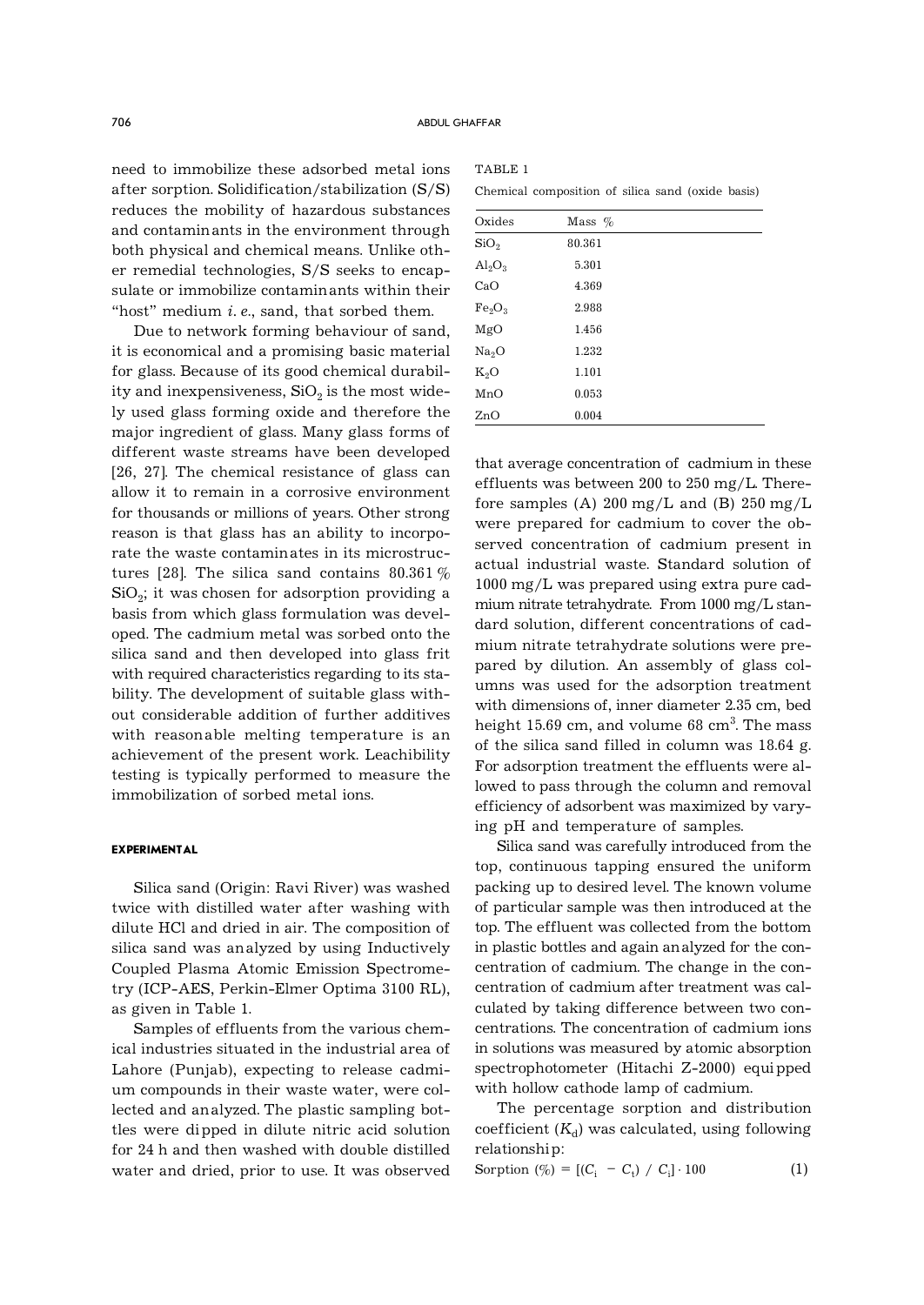$1.6 1.4$ 1.2  $\approx 1.0$  $0.8$  $90$  $0.6$  $0.4$  $0.2$  $\bf{0}$  $3.10$ 

where  $C_{\rm i}$  is the initial concentration of  $\;$  cadmium in solution,  $mg/L$ ;  $C_t$  is concentration of solution after treatment, mg/L; *V* is volume of adsorbate,  $cm^3$ ;  $m$  is amount of adsorbent, g.

The Sorption  $(\%)$  and the distribution coefficient can be correlated as  $(\% \text{ Sorption}) = 100K_d m/V$  (2)



Fig. 1. Removal of Cd (200 ppm) on silica sand (pH 10).

The slope and intercept of Figs. 1 and 2 gave thermodynamic entities for 200 and 250 mg/L solutions, respectively. The values of thermo-

 $3.25$ 

 $3.30$ 

3.35

Fig. 2. Removal of Cd (250 ppm) on silica sand (pH 10).

 $10^3/T$ 

 $3.20$ 

The negative enthalpy and negative free energy suggested an exothermic and spontaneous nature of sorption, respectively. This temperature dependent phenomenon led us to assume that almost all these adsorptive separation processes depended on physical adsorption rather than chemisorptions and therefore

dynamic entities were given in Table 3.

3.15

## **RESULTS AND DISCUSSION**

Table 2 explains the effect of temperature on adsorption. Each sample solution with different temperature *i. e.* 25, 28, 32, 40 and 45  $^{\circ}$ C was passed through the adsorbent. Removal  $(\%)$ was substantially affected by change in temperature and increased with decrease in temperature, as reported by [19, 20], but contrary to those of ceric oxide [29] and zirconium oxide [30]. Sorption was at maximum at  $25^{\circ}$ C, in this order  $(\%): 25 > 28 > 32 > 40 > 45.$ 

The values  $\Delta H$  and  $\Delta S$  were calculated from the slope and intercept of the linear van't Hoff plot of log  $K_c$  *vs.*  $1/T$ , where  $K_c = F/(1 - F)$ ; *T* is absolute temperature in Kelvin; *F* represents the fraction sorbed at equilibrium, straight lines with correlation factor of 0.94 to 0.97 were obtained (Figs. 1, 2).

The values of  $\Delta H$  and  $\Delta S$  were computed using the relation

 $\log K_c = -\Delta H/2.303RT + \Delta S/2.303R$ 

The free energy of adsorption  $\Delta G$  was calculated using equation  $\Delta G = -RT \ln K_c$ 

### TABLE 2

| Effect of temperature on removal of cadmium (pH 10) |  |  |
|-----------------------------------------------------|--|--|
|-----------------------------------------------------|--|--|

| Adsorbing material                                     | Concentration of Cd, $mg/L$ | Removal $(\%)$ at temperature, $°C$ : |       |          |      |     |  |
|--------------------------------------------------------|-----------------------------|---------------------------------------|-------|----------|------|-----|--|
| (packed in 2.3 cm $\varnothing \times 15.7$ cm column) |                             | 25                                    | 28 32 |          | 40.  | 45  |  |
| Silica sand                                            | 200                         |                                       |       | 95 90 86 | 76 — | -70 |  |
|                                                        | 250                         | 98.                                   | 95    | - 89     | 80   | 72  |  |

#### TABLE 3

Thermodynamic quantities for adsorption of cadmium (pH 10)

| Adsorbing material                                          | Concentration of Cd, Thermodynamic quantities |                  |                   |                  |
|-------------------------------------------------------------|-----------------------------------------------|------------------|-------------------|------------------|
| (packed in 2.3 cm $\varnothing \times 15.7$ cm column) mg/L |                                               | $\Delta H$ .     | $\Delta S$        | $\Delta G_{298}$ |
|                                                             |                                               | kJ/mol           | $J/(mol \cdot K)$ | kJ/mol           |
| Silica sand                                                 | 200                                           | $-71.10 \pm 3.8$ | $-220.2 \pm 11.5$ | $-6.70 \pm 0.4$  |
|                                                             | 250                                           | $-108.7 \pm 5.7$ | $-335.7 \pm 17.5$ | $-9.64 \pm 0.4$  |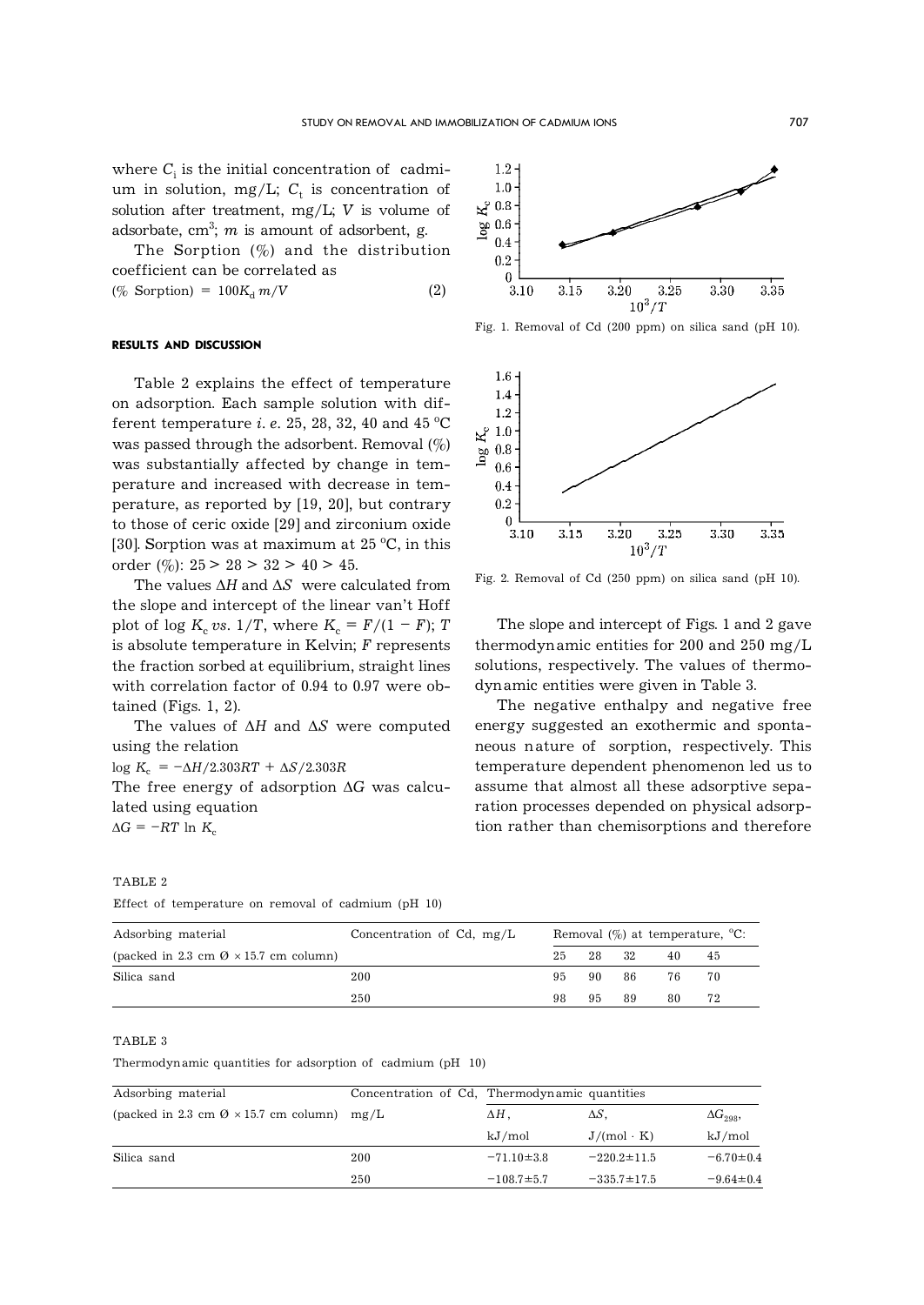TABLE 4 Effect of pH on the removal of cadmium at  $25^{\circ}$ C

| Adsorbing material                                     | Concentration of Cd, $mg/L$ | Removal $(\%)$ at pH: |       |            |    |      |
|--------------------------------------------------------|-----------------------------|-----------------------|-------|------------|----|------|
| (packed in 2.3 cm $\varnothing \times 15.7$ cm column) |                             |                       |       | 2 4 7      | 10 | 12   |
| Silica sand                                            | 200                         | 60.                   |       | 68 85.5 94 |    | - 82 |
|                                                        | 250                         | 58.                   | 66 87 |            | 98 | 82.5 |

this is the focus of the present review. The heat of adsorption provided a direct measure of the strength of bonding between sorbate and surface. Physical adsorption from the liquid phase was invariably exothermic, although there were very small heat changes, as may be shown by thermodynamic data. Since the adsorbed molecule has at most two degrees of translational freedom on the surface and since the rotational freedom of the adsorbed species must always be less than that of the liquid phase molecule, the entropy change on adsorption  $\Delta S = S_{\text{ads}} - S_{\text{liq}}$  was necessarily to be negative. In order for significant adsorption to occur, the free energy change on adsorption  $\Delta G$  must also be negative and since  $\Delta G = \Delta H - T \Delta S$ , this requires  $\Delta H$  negative, or exothermic adsorption. Therefore maximum sorption at low temperature  $(25 °C)$  was exactly according to this theory.

Table 4 showed the effect of pH of sample on adsorption. The pH values of samples were adjusted by using buffer solutions as 2, 4, 7, 10 and 12. Samples with different pH were passed through column. The change in adsorption efficiency with change in pH of samples was found to be significant. The maximum sorption was obtained at pH 10 [22]. The effect of pH on sorption was justified by the fact that pH of the solution significantly affected the surface charge of the sorbents, degree of ionization and speciation of the sorbates. Furthermore the difference in removal efficiency due to the solution pH was attributed to the precipitation of  $\,$  cadmium hydroxide (Cd(OH) $_2)$ at a higher pH. Increasing the pH implied a promotional increase of OH ions concentrations in solution disturbing equilibrium which could be achieved again through formations of greater amount of hydroxide out of the solution.

Once cadmium was removed from the industrial effluent through sorption, the next step was its stabilization which was obtained by converting the sorbent and sorbate into a stable and leach resistant glass matrix.

There is much research focused on the composition durability relationship of glass. If the inorganic oxides present in the silica sand have insufficient glass formers to fall within the accepted formulation range, additional glass formers must be added through the process. The silica sand selected for sorption was found to have suitable composition required to develop glass frits. The attempt was made to develop different glass formulations by varying composition of modifiers and fluxes based on the calculations (Table 5). The developed glass frits were characterized mainly focusing on their density and leachibility.

Density was measured on the basis of volume displacement method using simple relation

TABLE 5 Composition of glass frits

| Glass frit name | Melting point, $^{\circ}C$ |                  | Composition, mass $%$ |     |                         |  |  |
|-----------------|----------------------------|------------------|-----------------------|-----|-------------------------|--|--|
|                 |                            | SiO <sub>2</sub> | Na <sub>2</sub> O     | CaO | $\text{Al}_2\text{O}_3$ |  |  |
| $AG-301$        | 1150                       | 65               | 20                    | 10  | 05                      |  |  |
| $AG-312$        | 1200                       | 70               | 15                    | 10  | 05                      |  |  |
| $AG-319$        | 1200                       | 75               | 20                    | 10  | 03                      |  |  |
| $AG-327$        | 1250                       | 80               | 10                    | 05  | 05                      |  |  |
| $AG-328$        | 1300                       | 85               | 05                    | 05  | 05                      |  |  |
| SG              | 1250                       | 80               | 10                    | 05  | 05                      |  |  |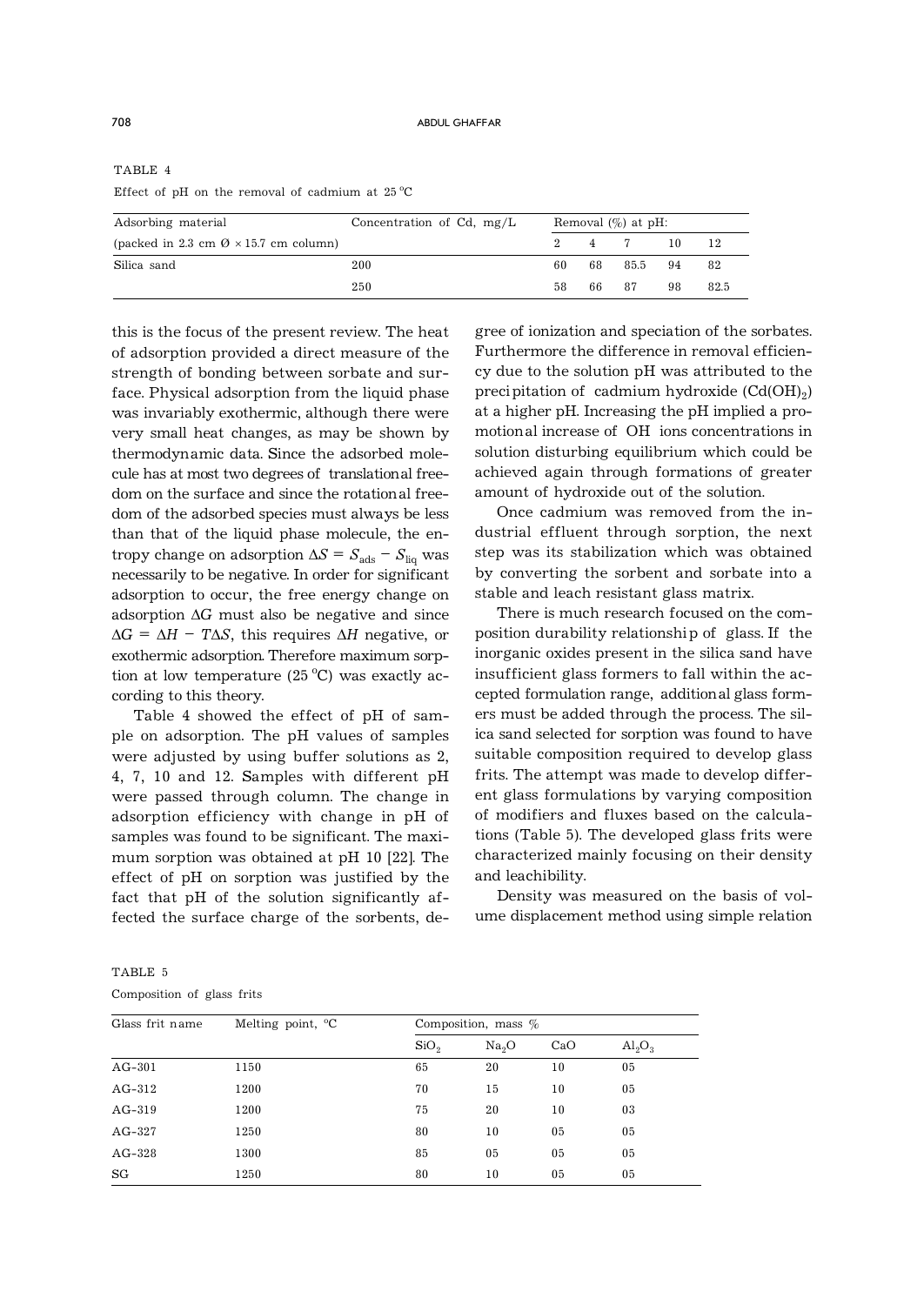$D = m/v$ , where *m* is mass of glass, *v* is the volume displaced by sample when dipped in known volume of water.

In order to rapidly determine the chemical durability of the glass, a **leaching test method** was derived from the standard PCT leach test method named as M-PCT [23, 24]. The glass sample was grinded and attained in the particle size of 1.0–1.2 mm. The sample was washed with acetone to remove the fine particles before testing. The surface area of the sample was calculated by following equation:  $SA = 6M/\rho\Omega \cdot 0.89$ , where SA is the surface area,  $cm<sup>2</sup>$ ; *M* is the mass, g;  $\rho$  is the density of glass sample, g/cm<sup>3</sup>;  $\varnothing$  is an average diameter, cm; 0.89 is factor to convert the results from sphere particles to glass.

The sample was first leached for 19 h in an ammonium hydroxide buffer of pH 9, followed by a second leach of 19 h in an acetate buffer of pH 3.9, both solutions at ambient temperature. After exposure to the buffered solutions, the glass was leached for 24 h at  $99^{\circ}$ C in deionised water. The leachate of every phase was analyzed using Inductively Coupled Plasma Spectrometry (ICP) for the concentration of Si, Na, Al and particularly Cd. The total mass loss of glass (ML) and the normalized elemental loss (NL) were obtained. The ML and NL were used to monitor the chemical durability of glass forms during glass formulations development.

The ML value was calculated as follows  $ML = (m_0 - m_1)/SA$ 

where ML is total mass lost,  $g/m^2$ ;  $m_0$  is mass of unleached specimen, g;  $m_1$  is mass of specimen after leaching, g; SA is the sample surface area,  $m^2$ . .

Regarding to elemental analysis in leachate, the normalized element mass loss NL was calculated using formula

 $NL = C_i V/SAf_i$ 

where NL is element mass lost,  $\rm g/m^2;$   $\rm C_i$  is the concentration of element in the leachate,  $\rm g/m^3;$  $V$  is the volume of leachant,  $\mathrm{m}^3\!\!;f_{\mathrm{i}}$  is the mass fraction of element in unleached glass sample.

Amongst the studied formulations the composition AG-327 was found excellent in terms of its low leachibility and higher chemical stability. The formulation AG-327 contained 10 %  $Na<sub>2</sub>O$  whereas the percentage of  $Na<sub>2</sub>O$  in studied silica sand was  $1.2\%$ . This difference in percentage of Na<sub>2</sub>O from 1.2 to 10  $\%$  was achieved by adding 15.04 g  $Na<sub>2</sub>CO<sub>3</sub>$  as source material calculated by the given formula as  $W_{\rm s/m} = W_{\rm p/m} 100/C_{\rm p/m}$ 

where the  $W_{s/m}$  is mass of the source material, g;  $W_{\text{p/m}}$  is the required mass of particular metal oxide, g;  $C_{p/m}$  is contents of particular metal oxide in used source material. The  $\text{Na}_2\text{CO}_3$  was used as the source material for its alkali metal oxide. ( $Na<sub>2</sub>CO<sub>3</sub>$ gives 58.5  $\%$  Na<sub>2</sub>O on thermal decomposition.)

The silica sand along with the sorbed cadmium was converted into a composition (SG). The calculated amount of sodium carbonate was added in the silica sand (sorbing Cd) and was melted at  $1250$  °C. The end product was an excellent glass without bubbles and any crack. The leachibility results of end glass product (SG) suggested no leachibility/or mobility of sorbed cadmium ions (Table 6). The leachibility results suggested encapsulation of sorbed Cd ions in the basic network of glass matrix, making its safe final disposal.

| Glass frit name | $ML^*$<br>Density, |         | Leachate | Concentration of elements in leachate, $mg/L$ |     |     |          |             |
|-----------------|--------------------|---------|----------|-----------------------------------------------|-----|-----|----------|-------------|
|                 | $g/cm^3$           | $g/m^2$ | pН       | S <sub>1</sub>                                | Na  | Al  | Ca       | $_{\rm Cd}$ |
| $AG-301$        | $2.2\,$            | 2.10    | 8.8      | 0.5                                           | 6.3 | 0.2 | 0.2      |             |
| $AG-312$        | 2.5                | 2.00    | 8.4      | 0.5                                           | 4.0 | 0.3 | 0.1      |             |
| AG-319          | 2.4                | 1.98    | 7.8      | 0.7                                           | 3.8 | 0.4 | 0.3      |             |
| $AG-327$        | 2.6                | 1.58    | 7.5      | 0.8                                           | 2.7 | 0.2 | $\theta$ |             |
| $AG-329$        | 3.2                | 1.23    | 7.0      | $1.6\,$                                       | 2.5 | 0.2 | $\theta$ |             |
| SG              | 2.8                | 1.62    | 7.2      | 0.3                                           | 2.1 | 0.1 | $\theta$ | $\theta$    |

| TABLE 6                                  |  |  |
|------------------------------------------|--|--|
| Characteristics of developed glass frits |  |  |

\*ML is the total mass loss of glass.